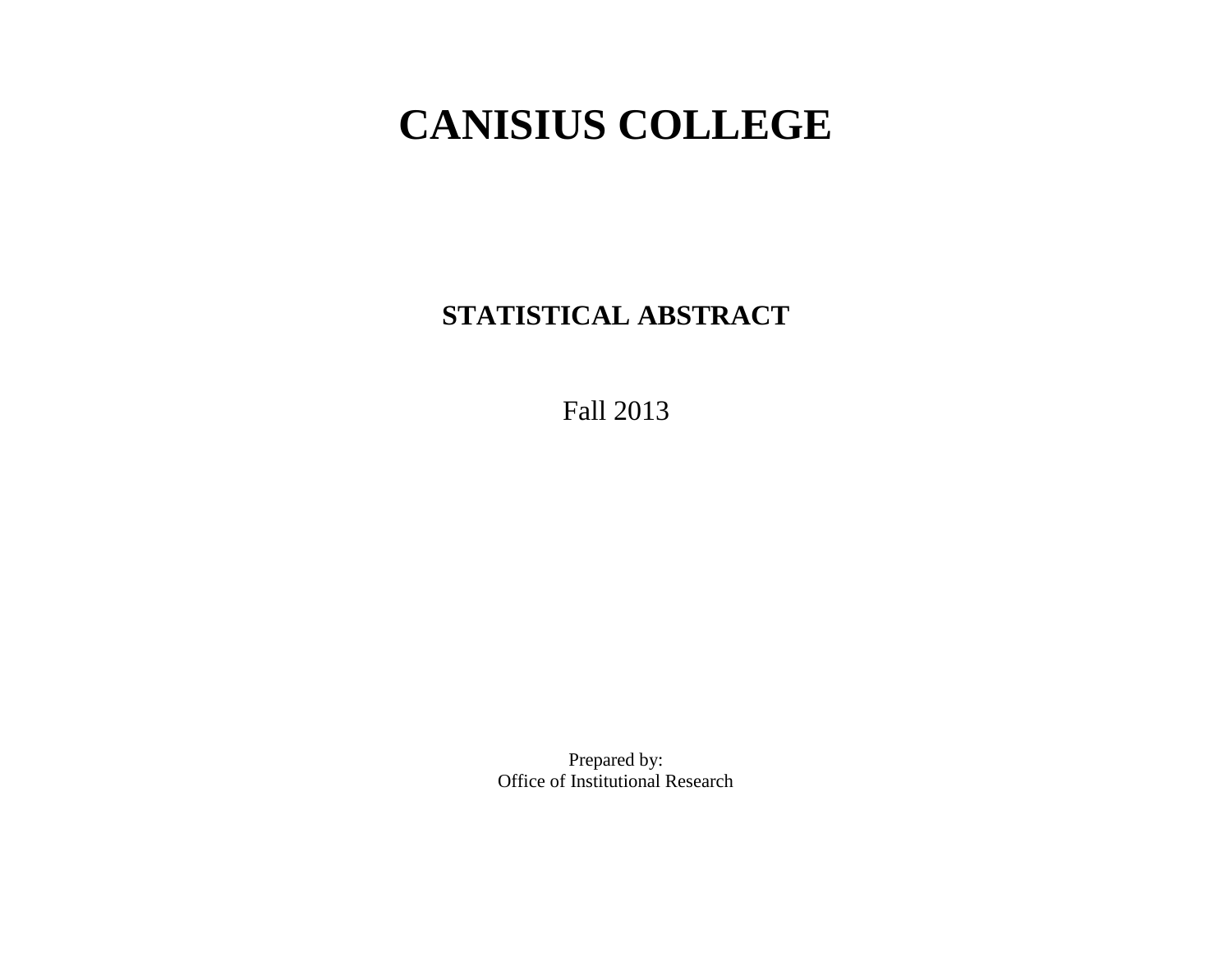## **Canisius College at a Glance**

|                                   | Undergrad. | <b>Graduate</b> | <b>Total</b> |
|-----------------------------------|------------|-----------------|--------------|
| Enrollment, Fall 2013             | 3,084      | 1,453           | 4,537        |
| Enrollment, Fall 2012             | 3,280      | 1,628           | 4,908        |
| Percent Change in Enrollment      | $-6.0\%$   | $-10.7%$        | $-7.6%$      |
|                                   |            |                 |              |
| Number Full-time                  | 2,825      | 618             | 3,443        |
| Number Part-time                  | 259        | 835             | 1,094        |
|                                   |            |                 |              |
| Percent Full-time                 | 91.6%      | 42.5%           | 75.9%        |
| Percent Part-time                 | 8.4%       | 57.5%           | 24.1%        |
|                                   |            |                 |              |
| Credit Hours Attempt. Fall 2013   | 44,682     | 10,752          | 55,434       |
| Credit Hours Attempt. Fall 2012   | 46,570     | 12,504          | 59,074       |
| Percent Change in CH Attempted    | $-4.1%$    | $-14.0%$        | $-6.2%$      |
|                                   |            |                 |              |
| FTE, Fall 2013                    | 2,910      | 1,086           | 3,996        |
| <b>FTE, Fall 2012</b>             | 3,056      | 1,238           | 4,294        |
| Percent Change in FTE             | $-4.8%$    | $-12.3%$        | $-6.9%$      |
|                                   |            |                 |              |
| <b>Enrollment by College</b>      |            |                 |              |
| College of Arts and Sciences      | 1,636      | 84              | 1,720        |
| School of Education & Human Serv. | 431        | 1,058           | 1,489        |
| <b>Wehle School of Business</b>   | 816        | 311             | 1,127        |
| No College Designated             | 201        | 0               | 201          |
|                                   | 3,084      | 1,453           | 4,537        |
|                                   |            |                 |              |
| <b>Enrollment by Gender</b>       |            |                 |              |
| <b>Percent Male</b>               | 49.7%      | 37.5%           | 45.8%        |
| Percent Female                    | 50.3%      | 62.5%           | 54.2%        |
|                                   |            |                 |              |
| <b>Average Age</b>                | 20.0       | 29.2            | 23.1         |
|                                   |            |                 |              |
| On-campus Resident                | 1,397      | 40              | 1,437        |
| <b>Percent Resident</b>           | 45.3%      | 2.8%            | 31.7%        |
|                                   |            |                 |              |
|                                   |            |                 |              |

| <b>Enrollment by Ethnicity</b>          | <b>Number</b>    | Percentage |
|-----------------------------------------|------------------|------------|
| American Indian/Alaska Native           | 13               | 0.3%       |
| Asian                                   | 88               | 1.9%       |
| Black/African American                  | 299              | 6.6%       |
| Hispanic                                | $\overline{137}$ | 3.0%       |
| Native Hawaiian / Pacific Islander      | $\overline{2}$   | 0.04%      |
| Non-resident Alien                      | $\overline{175}$ | 3.9%       |
| Two or more races                       | 62               | 1.4%       |
| Unknown                                 | 354              | 7.8%       |
| White                                   | 3,407            | 75.1%      |
| <b>Enroll.</b> by Entering CH Earned    |                  |            |
| 0 to 29                                 | 1,024            | 22.6%      |
| 30 to 59                                | 691              | 15.2%      |
| 60 to 89                                | 693              | 15.3%      |
| 90 and greater                          | 676              | 14.9%      |
| Graduate                                | 1,453            | 32.0%      |
| <b>Enrollment by Student Type</b>       |                  |            |
| UG, Continuing                          | 2,053            | 45.3%      |
| UG, Cross Registered                    | 68               | 1.5%       |
| UG, High School Students                | 107              | 2.4%       |
| UG, New First Time (Includes Kings)     | 682              | 15.0%      |
| UG, Re-admit                            | $\overline{4}$   | 0.09%      |
| UG, Transfer                            | 119              | 2.6%       |
| UG, Transient                           | 26               | 0.6%       |
| UG, Visiting                            | 25               | 0.6%       |
| Grad, Continuing                        | 1,047            | 23.1%      |
| Grad, New First Time                    | 401              | 8.8%       |
| Grad, Other                             | 5                | 0.1%       |
| <b>Enrollment by Residency</b>          |                  |            |
| Canadian                                | 125              | 2.8%       |
| <b>International-Non Canadian</b>       | 100              | 2.2%       |
| <b>New York Resident</b>                | 3,871            | 85.3%      |
| Out-of-State Resident                   | 430              | 9.5%       |
| Unknown                                 | 11               | 0.2%       |
| Receiving Fed Pell Grants FT Undergrad. | 874              | 30.9%      |
| Receiving Fed Pell Grants PT Undergrad. | 14               | 5.4%       |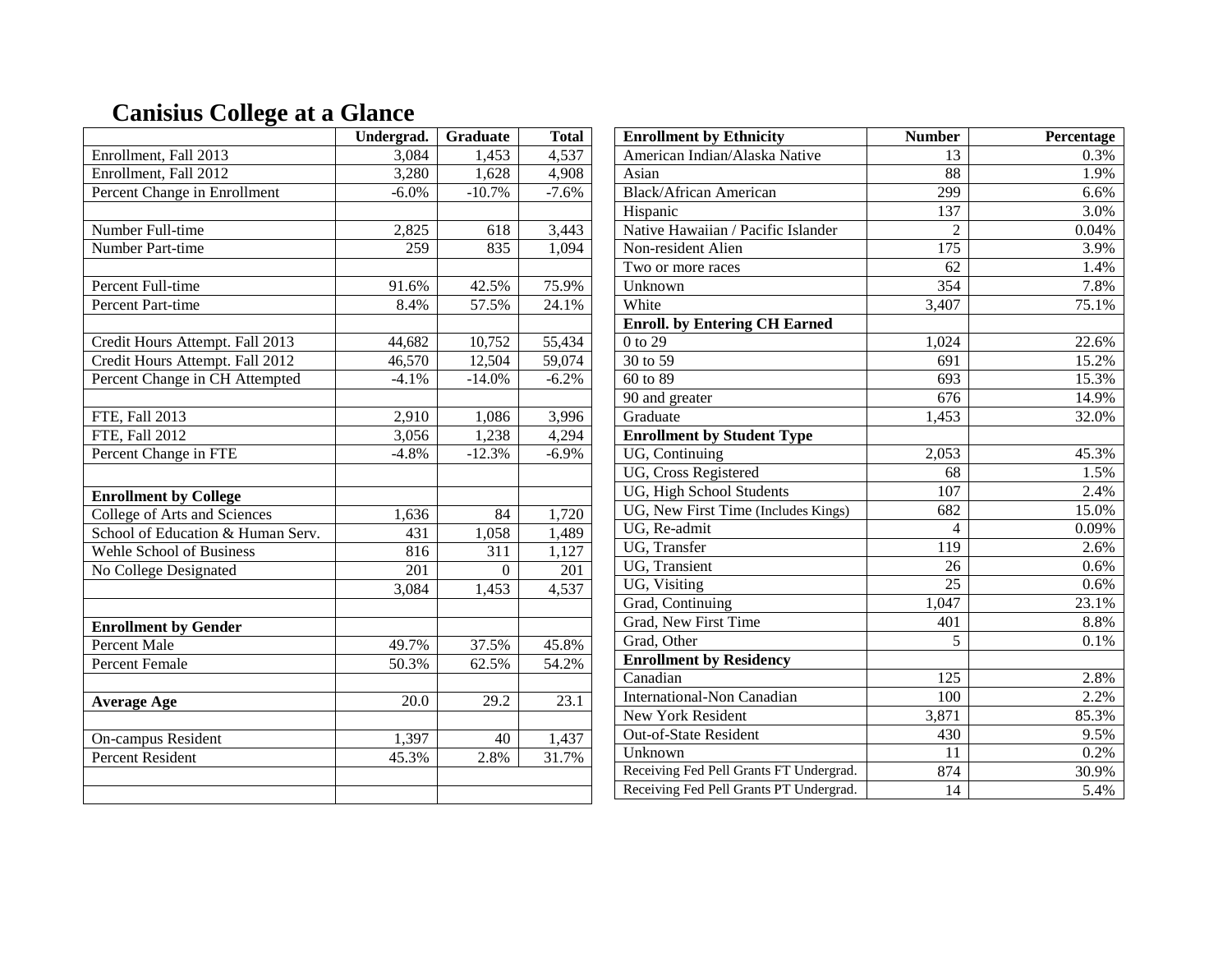## **ENROLLMENTS BY MAJOR**

\*Includes double counting

### COLLEGE OF ARTS & SCIENCES

#### *Undergraduate Programs Graduate Programs*

| Code             | Major                                | Count          |
|------------------|--------------------------------------|----------------|
| <b>ABEC</b>      | <b>Animal Behavior</b>               | 180            |
| <b>AHM</b>       | <b>Art History</b>                   | 7              |
| <b>ANT</b>       | Anthropology                         | 24             |
| <b>BCH</b>       | Biochemistry                         | 45             |
| <b>BCHA</b>      | Biochemistry, ACS Certified          | 3              |
| <b>BIF</b>       | <b>Bioinformatics</b>                | 10             |
| <b>BIO</b>       | <b>Biology</b>                       | 267            |
| <b>CHM</b>       | Chemistry                            | 16             |
| <b>CHM</b>       | Chemistry, ACS Certified             | 7              |
| <b>CHM</b>       | <b>Chemistry, Health Professions</b> | 21             |
| <b>CLLA</b>      | <b>Classical Languages</b>           | 0              |
| CLSG             | Classics, Greek                      | 3              |
| <b>CLSL</b>      | Classics, Latin                      | $\overline{6}$ |
| $_{\rm COM}$     | <b>Communication Studies</b>         | 148            |
| <b>CRJ</b>       | Criminal Justice                     | 104            |
| CRW              | <b>Creative Writing</b>              | 43             |
| $\csc$           | <b>Computer Science</b>              | 49             |
| CSC <sub>1</sub> | <b>Computer Science</b>              | $\overline{2}$ |
| <b>CSCC</b>      | <b>Computer Science Certificate</b>  | $\overline{1}$ |
| <b>DMA</b>       | Digital Media Arts                   | 77             |
| <b>ECON</b>      | Economics                            | 33             |
| <b>EN32</b>      | Pre-engineering $3+2$                | 5              |
| <b>ENG</b>       | English                              | 74             |
| <b>ENGR</b>      | Pre-Engineering                      | 21             |
| <b>ENV</b>       | <b>Environmental Sciences</b>        | 14             |
| <b>EUR</b>       | <b>European Studies</b>              | 12             |
| <b>EVST</b>      | <b>Environmental Studies</b>         | 14             |
| <b>FRC</b>       | French                               | 12             |
| GER              | German                               | 16             |
| HIS              | <b>History</b>                       | 69             |
| <b>HUM</b>       | Humanities, Bachelors                | $\overline{0}$ |
| <b>INT</b>       | <b>International Relations</b>       | 65             |
| <b>JRN</b>       | Journalism                           | 32             |
| LAS              | Latin American Studies               | 2              |
| <b>MAT</b>       | Mathematics                          | 39             |
| <b>MATS</b>      | Mathematics & Statistics             | 4              |
| <b>MDT</b>       | <b>Clinical Laboratory Science</b>   | 0              |
| <b>MLSC</b>      | <b>Medical Laboratory Science</b>    | 8              |
| <b>MUS</b>       | Music                                | 7              |
| <b>MUSP</b>      | <b>Music Performance</b>             | 6              |
| PHI              | Philosophy                           | 1              |
| <b>PHIH</b>      | Philosophy, Hypatian Scholar         | 8              |
| <b>PHII</b>      | Philosophy, Ignation Scholar         | 3              |
| <b>PHY</b>       | Physics                              | 15             |
| <b>PSC</b>       | <b>Political Science</b>             | 110            |
| <b>PSY</b>       | Psychology                           | 266            |
| <b>RST</b>       | Religious Studies                    | 6              |
| <b>SOC</b>       | Sociology                            | 33             |
| <b>SPA</b>       | Spanish                              | 31             |
| SSA              | Social Sciences (AA), Adult Academic | 0              |
| SSC              | Social Sciences (BA), Adult Academic | 0              |
| TLS              | <b>Technical/Liberal Studies</b>     | 0              |
| <b>UND</b>       | Undecided                            | 118            |
| <b>URS</b>       | <b>Urban Studies</b>                 | 7              |
| WSTC             | Women's Studies, Certificate         | 3              |

| Code       | Major                            | Count |
|------------|----------------------------------|-------|
| ANZ        | Anthrozoology                    |       |
| <b>ASN</b> | Arts & Sciences Non-Matriculated |       |
| <b>COM</b> | Communication & Leadership       | 36    |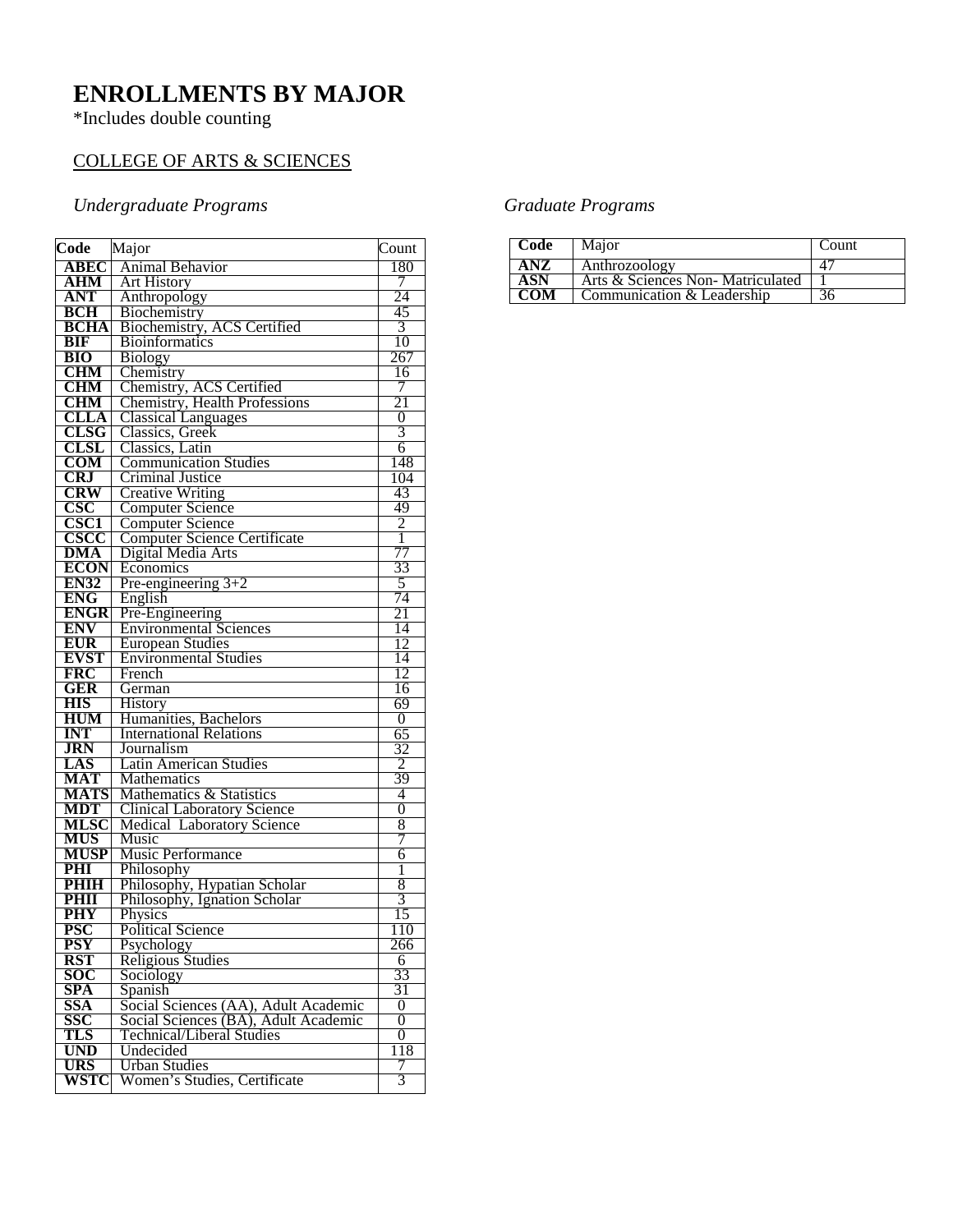## **ENROLLMENTS BY MAJOR Cont'd**

#### \*Includes double counting SCHOOL OF EDUCATION & HUMAN SERVICES

#### *Undergraduate Programs*

| Code        | Major                                   | Count          |
|-------------|-----------------------------------------|----------------|
| ATM         | <b>Athletic Training</b>                | 52             |
| <b>ECCH</b> | Early Childhood/Childhood Education     | 37             |
| <b>EDAD</b> | <b>Adolescent Education</b>             | 59             |
| <b>EDCH</b> | Childhood Education                     | 13             |
| <b>EDEC</b> |                                         | 2              |
|             | Early Childhood Education               |                |
| ELG         | <b>Elementary Education</b>             | $\overline{0}$ |
| <b>HEW</b>  | Health & Wellness                       | 84             |
| PEHL        | <b>Physical/Health Education</b>        | 59             |
| <b>PEM</b>  | <b>Physical Education</b>               | $\overline{0}$ |
| PENT        | <b>Physical Education Non Teach</b>     | $\overline{0}$ |
| <b>PESS</b> | <b>Physical Education Sport Studies</b> | 6              |
| PHED        | Physical Education, Birth-12            | 2              |
| PS1         | CC <sub>2</sub> CC - NCCC Radiologic    | $\overline{2}$ |
| PS5         | CC2CC - GCC Respiratory Care(OPS)       | 4              |
| <b>PS10</b> | Telecomm Technician (Verizon)(OPS)      | $\overline{0}$ |
| <b>PS11</b> | Professional Technical Studies(OPS)     | 1              |
| <b>SPE</b>  | Special Education                       | $\overline{0}$ |
| SPE1        | Special/Childhood Education, Grades 1-  | 49             |
| <b>SPEB</b> | Special/Early Childhood Education,      | 7              |
| SPMT        | <b>Sport Management</b>                 | 57             |
| UND         | Undecided                               | 2              |

#### *Graduate Programs*

| Code                    | Major                                                            | Count           |
|-------------------------|------------------------------------------------------------------|-----------------|
| <b>CMHC</b>             | <b>Community Mental Health</b>                                   | 110             |
| $\overline{\text{CSH}}$ | Community & School Health (OPS)                                  | 21              |
| CSP                     | <b>College Student Personnel</b>                                 | 57              |
| EDA                     | School/Administration Supervision                                | 21              |
| <b>EDAD</b>             | <b>Adolescent Education</b>                                      | 32              |
| <b>EDAO</b>             | Educational Administration, On-line                              | 29              |
| <b>EDBM</b>             | Business & Marketing Education                                   | 4               |
| EDC                     | Counseling & Human Services                                      | 0               |
| <b>EDCH</b>             | <b>Childhood Education</b>                                       | 44              |
| <b>EDD</b>              | Deaf Education                                                   | 7               |
| EDD <sub>1</sub>        | Deaf Childhood Education Grades 1                                | 8               |
| EDD7                    | <b>Deaf Adolescence Education Grades</b>                         | 0               |
| <b>EDDI</b>             | Differentiated Instruction                                       | 23              |
| <b>EDG</b>              | <b>General Education</b>                                         | 1               |
| <b>EDN</b>              | General Education, Non-matriculated                              | 15              |
| <b>EDS</b>              | <b>Teacher Education</b>                                         | 0               |
| <b>EDT</b>              | <b>Education Technologies, Certificate</b>                       | 13              |
| <b>EDTL2</b>            | Education Technologies & Emerging                                | 3               |
| <b>EDTL</b>             | <b>Teacher Leader Certificate</b>                                | 1               |
| <b>GEEX</b>             | <b>Gifted Education Extension</b>                                | 1               |
| HHP                     | Health & Human Performance                                       | 25              |
| <b>HIT</b>              | <b>Health Information Technology</b>                             | 5               |
| <b>LTCY</b>             | Literacy                                                         | 28              |
| <b>MCXT</b>             | Middle Childhood Extension                                       | 1               |
| MSA                     | <b>Sport Administration</b>                                      | 42              |
| <b>NDEG</b>             | Non-Degree (OPS)                                                 | 2               |
| NTC1                    | Applied Nutriton Cert, Track 1(OPS)                              | $\overline{0}$  |
| NTR1                    | Applied Nutrition, Track 1(OPS)                                  | 14              |
| NTR2                    | <b>Applied Nutrition, Track 2(OPS)</b>                           | 14              |
| <b>ONES</b>             | TESOL                                                            | 52              |
| <b>ONLT</b>             | Literacy, On-line                                                | 73              |
| <b>ONPE</b>             | Physical Education, On-line                                      | 85              |
| ONSA                    | Sport Administration, On-line                                    | 128             |
| <b>ONSB</b>             | School Building Leadership, On-line                              | 63              |
| <b>ONSD</b>             | School District Leadership, On-line                              | 20              |
| <b>OSBD</b>             | School Building/District Leader, On-                             | $\overline{21}$ |
| OTT                     | Online Teaching & Training                                       | $\overline{0}$  |
| PEM                     | <b>Physical Education</b>                                        | 1               |
| <b>PHED</b>             | Physical Education, Birth-12                                     | 28              |
| <b>READ</b>             | <b>Reading Certification</b>                                     | 0               |
| <b>RES1</b>             |                                                                  | 6               |
| RES <sub>2</sub>        | Respiratory Care, Track 1(OPS)<br>Respiratory Care, Track 2(OPS) | 3               |
| <b>SAC</b>              | School Agency Counseling                                         | 40              |
| <b>SBDL</b>             | School Building/District Leader                                  | 15              |
| SBL                     | School Building Leadership                                       | 15              |
| SDL                     | School District Leadership                                       | 7               |
| SPE                     | Special Education                                                | 1               |
| <b>SPE1</b>             | Special Ed/Childhood Ed, Grades 1-6                              | 10              |
| SPE7                    | Special Education, Adolescent                                    | 2               |
| <b>SPEA</b>             | Special Education, Advanced                                      | 12              |
| <b>SPM1</b>             | Special Education, Childhood                                     | 10              |
| SPM7                    | Special Education, Adolescence                                   | 6               |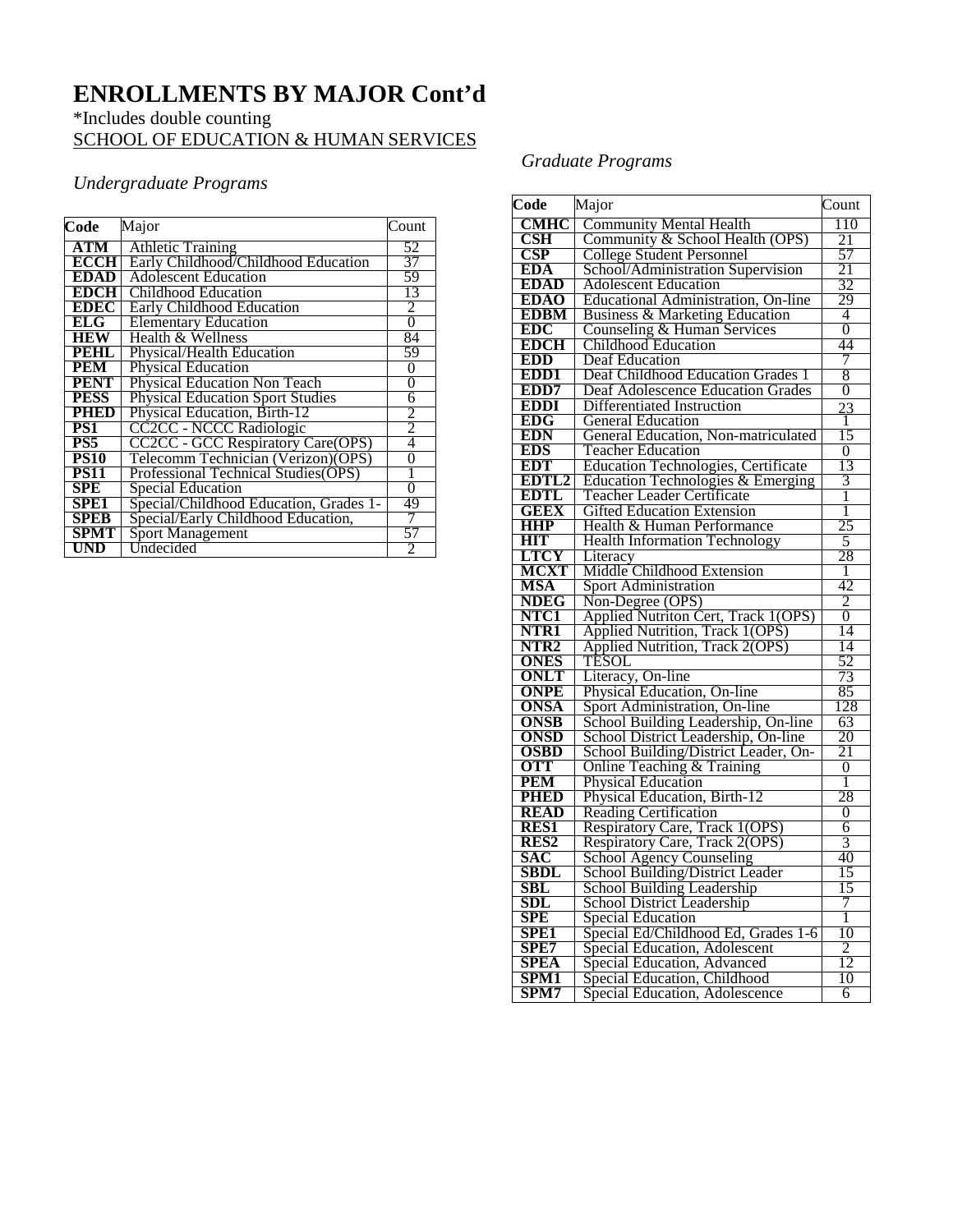## **ENROLLMENTS BY MAJOR Cont'd**

\*Includes double counting

#### WEHLE SCHOOL OF BUSINESS

#### *Undergraduate Programs*

| Code             | Major                                 | FA13 |
|------------------|---------------------------------------|------|
| <b>ACC</b>       | Accounting                            | 233  |
| ACC1             | Accounting                            | 11   |
| ACC <sub>2</sub> | Professional Accounting               | 13   |
| <b>AIS</b>       | <b>Accounting Information Systems</b> | 57   |
| <b>ECO</b>       | Economics                             | 67   |
| <b>ENT</b>       | Entrepreneurship                      | 31   |
| <b>FIN</b>       | Finance                               | 156  |
| <b>IBUS</b>      | <b>International Business</b>         | 60   |
| <b>MGT</b>       | Management                            | 118  |
| MIS              | <b>Information Systems</b>            | 31   |
| <b>MKT</b>       | Marketing                             | 160  |
| <b>UNBU</b>      | <b>Undeclared Business</b>            | 25   |
| UND              | Undecided                             |      |

#### *Graduate Programs*

| Code        | Major                                | FA13 |
|-------------|--------------------------------------|------|
|             |                                      |      |
| BUNM        | Business, Non-matriculated           |      |
| <b>INTB</b> | <b>International Business</b>        |      |
| <b>MBA</b>  | MBA, Part-Time Program               | 190  |
| MBA3        | Bachelors/MBA 3+2                    |      |
| <b>MBAA</b> | MBA, Accounting 150 Hour             | 18   |
| <b>MBAO</b> | MBA, One Year Program                | 22   |
| <b>MBAP</b> | <b>MBA</b> , Professional Accounting | 47   |
| MFA         | Forensic Accounting                  | 2.1  |

#### OTHER INFORMATION

*Undergraduate Programs*

| Code         | Major                | <b>FA13</b> |
|--------------|----------------------|-------------|
| <b>AUDIT</b> | <b>Auditing</b>      |             |
| <b>NDEG</b>  | Non-degree           | 184         |
|              | Double Majors        | 499         |
|              | <b>Triple Majors</b> |             |
|              | Quadruple Majors     |             |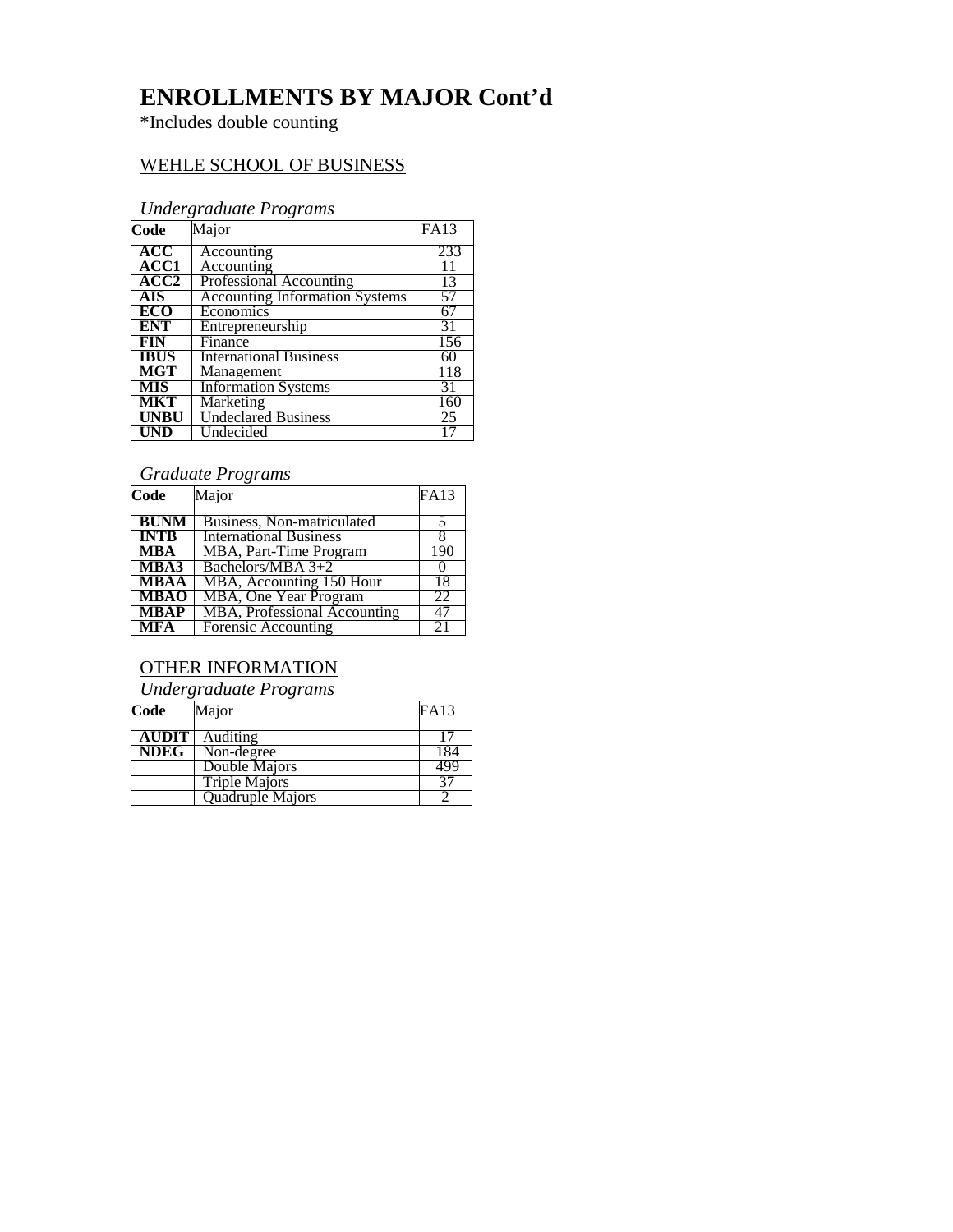## **CREDIT HOURS BY DEPARTMENT AND SCHOOL** Fall 2012 Credit Hours

'n

| <b>Department</b>                          | Undergrad  | <b>Graduate</b> | <b>Total</b> | $%$ of<br><b>School</b>     | $%$ of<br><b>College</b> |
|--------------------------------------------|------------|-----------------|--------------|-----------------------------|--------------------------|
| Animal Behavior, Ecology, & Conservation   | 530        | 373             | 903          | 2.6%                        | 1.6%                     |
| <b>Biology</b>                             | 3015       | $\Omega$        | 3015         | 8.8%                        | 5.2%                     |
| Chemistry                                  | 1673       | $\Omega$        | 1673         | 4.9%                        | 2.9%                     |
| Classics                                   | 846        | $\Omega$        | 846          | 2.5%                        | 1.5%                     |
| <b>Communication Studies</b>               | 2347       | 210             | 2557         | 7.5%                        | 4.4%                     |
| <b>Computer Science</b>                    | 497        | $\mathbf{0}$    | 497          | 1.5%                        | 0.9%                     |
| English                                    | 2310       | $\Omega$        | 2310         | 6.7%                        | 4.0%                     |
| English as a Second Language (ESL)         | 124        | $\theta$        | 124          | 0.4%                        | 0.2%                     |
| <b>Fine Arts</b>                           | 1626       | $\Omega$        | 1626         | 4.7%                        | 2.8%                     |
| <b>First Year Seminar</b>                  | 1617       | $\overline{0}$  | 1617         | 4.7%                        | 2.8%                     |
| History                                    | 2724       | $\Omega$        | 2724         | 8.0%                        | 4.7%                     |
| Mathematics & Statistics                   | 2622       | $\Omega$        | 2622         | 7.7%                        | 4.5%                     |
| <b>Military Science</b>                    | 311        | $\overline{0}$  | 311          | 0.9%                        | 0.5%                     |
| Modern Languages                           | 1209       | $\Omega$        | 1209         | 3.5%                        | 2.1%                     |
| Philosophy                                 | 3222       | $\Omega$        | 3222         | 9.4%                        | 5.6%                     |
| Physics                                    | 574        | $\Omega$        | 574          | 1.7%                        | 1.0%                     |
| <b>Political Science</b>                   | 1260       | $\Omega$        | 1260         | 3.7%                        | 2.2%                     |
| Psychology                                 | 2412       | $\Omega$        | 2412         | 7.0%                        | 4.2%                     |
| Religious Studies & Theology               | 2949       | $\overline{0}$  | 2949         | 8.6%                        | 5.1%                     |
| Sociology, Anthropology & Criminal Justice | 1782       | $\mathbf{0}$    | 1782         | 5.2%                        | 3.1%                     |
| Undeclared                                 | 16         | $\Omega$        | 16           | 0.05%                       | 0.03%                    |
| <b>Arts &amp; Sciences</b>                 | 33666      | 583             | 34249        |                             |                          |
|                                            |            |                 |              |                             |                          |
|                                            |            |                 |              | $\overline{\% \text{ of }}$ | $\overline{^{0}/_{0}$ of |
| <b>Department</b>                          | Undergrad. | <b>Graduate</b> | <b>Total</b> | <b>School</b>               | College                  |
| Counseling & Human Services                |            | 1368            | 1368         | 10.5%                       | 2.4%                     |
| Teacher Education (1)                      | 2152       | 1656            | 3808         | 29.3%                       | 6.6%                     |
| Graduate Education & Leadership            | 354        | 3879            | 4233         | 32.6%                       | 7.3%                     |
| Kinesiology                                | 1838       | 1023            | 2861         | 22.0%                       | 4.9%                     |
| Office of Professional Studies (2)         |            | 707             | 707          | 5.4%                        | 1.2%                     |
| <b>Education &amp; Human Services</b>      | 4344       | 8633            | 12977        |                             |                          |
|                                            |            |                 |              |                             |                          |
|                                            |            |                 |              | $%$ of                      | $%$ of                   |
| <b>Department</b>                          | Undergrad. | <b>Graduate</b> | <b>Total</b> | <b>School</b>               | <b>College</b>           |
| Accounting                                 | 1603       | 967             | 2570         | 24.2%                       | 4.4%                     |
| Economics & Finance                        | 2706       | 666             | 3372         | 31.7%                       | 5.8%                     |
| <b>Graduate Business Programs</b>          |            | 117             | 117          | 1.1%                        | 0.2%                     |
| Management                                 | 1734       | 1035            | 2769         | 26.1%                       | 4.8%                     |
| Marketing & Information Systems            | 1574       | 225             | 1799         | 16.9%                       | 3.1%                     |
| <b>Wehle School of Business</b>            | 7617       | 3010            | 10627        |                             |                          |
|                                            |            |                 |              |                             |                          |

| <b>Department</b>       | Undergrad. | Graduate | Total | $%$ of<br>School | $%$ of<br>College |
|-------------------------|------------|----------|-------|------------------|-------------------|
| Unaffiliated            | 182        |          | 183   |                  | 0.3%              |
| <b>CANISIUS COLLEGE</b> | 45809      | 12227    | 58036 |                  |                   |

*(1)Starting in 2012 (201230) "Adolescence Ed". & "Education" are Combined in "TeacherEducation".*

*(2) Office of Professional Studies is a Department in Education & Human Services.*